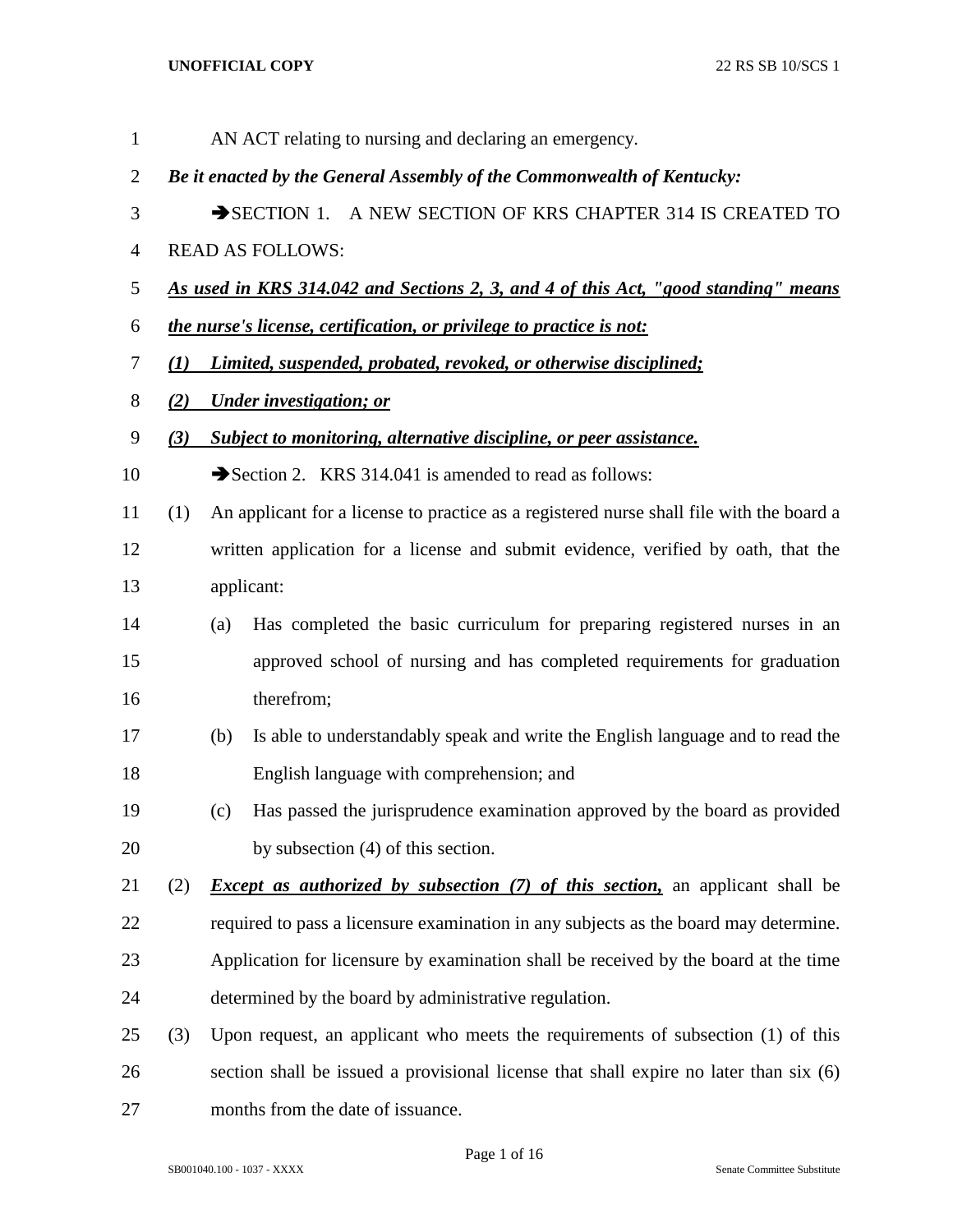| $\mathbf 1$    | (4) | The jurisprudence examination shall be prescribed by the board and be conducted      |
|----------------|-----|--------------------------------------------------------------------------------------|
| $\overline{2}$ |     | on the licensing requirements under this chapter and board regulations and           |
| 3              |     | requirements applicable to the nursing profession in this Commonwealth. The board    |
| $\overline{4}$ |     | shall promulgate an administrative regulation in accordance with KRS Chapter 13A     |
| 5              |     | establishing the provisions to meet this requirement.                                |
| 6              | (5) | An individual who holds a provisional license shall have the right to use the title  |
| 7              |     | "registered nurse applicant" and the abbreviation "R.N.A." An R.N.A. shall only      |
| 8              |     | work under the direct supervision of a registered nurse and shall not engage in      |
| 9              |     | independent nursing practice.                                                        |
| 10             | (6) | Upon the applicant's successful completion of all requirements for registered nurse  |
| 11             |     | licensure, the board may issue to the applicant a license to practice nursing as a   |
| 12             |     | registered nurse, if in the determination of the board the applicant is qualified to |
| 13             |     | practice as a registered nurse in this state.                                        |
| 14             | (7) | The board shall issue a temporary work permit to practice nursing as a<br>(a)        |
| 15             |     | registered nurse to any applicant who has been licensed as a registered              |
| 16             |     | nurse under the laws of another state or territory, if the applicant is a            |
| 17             |     | currently licensed registered nurse in good standing in each state or                |
| 18             |     | territory in which the applicant has worked that is not a member of the              |
| 19             |     | <b>Nurse Licensure Compact established in KRS 314.475.</b>                           |
| 20             |     | The board shall issue a license to practice nursing as a registered nurse to<br>(b)  |
| 21             |     | any applicant who has passed the jurisprudence examination prescribed by             |
| 22             |     | the board or its equivalent and who has been licensed as a registered nurse          |
| 23             |     | under the laws of another state or territory if the applicant is a currently         |
| 24             |     | licensed registered nurse in good standing in each state or territory in which       |
| 25             |     | the applicant has worked that is not a member of the Nurse Licensure                 |
| 26             |     | <b>Compact established in KRS 314.475.</b>                                           |
|                |     |                                                                                      |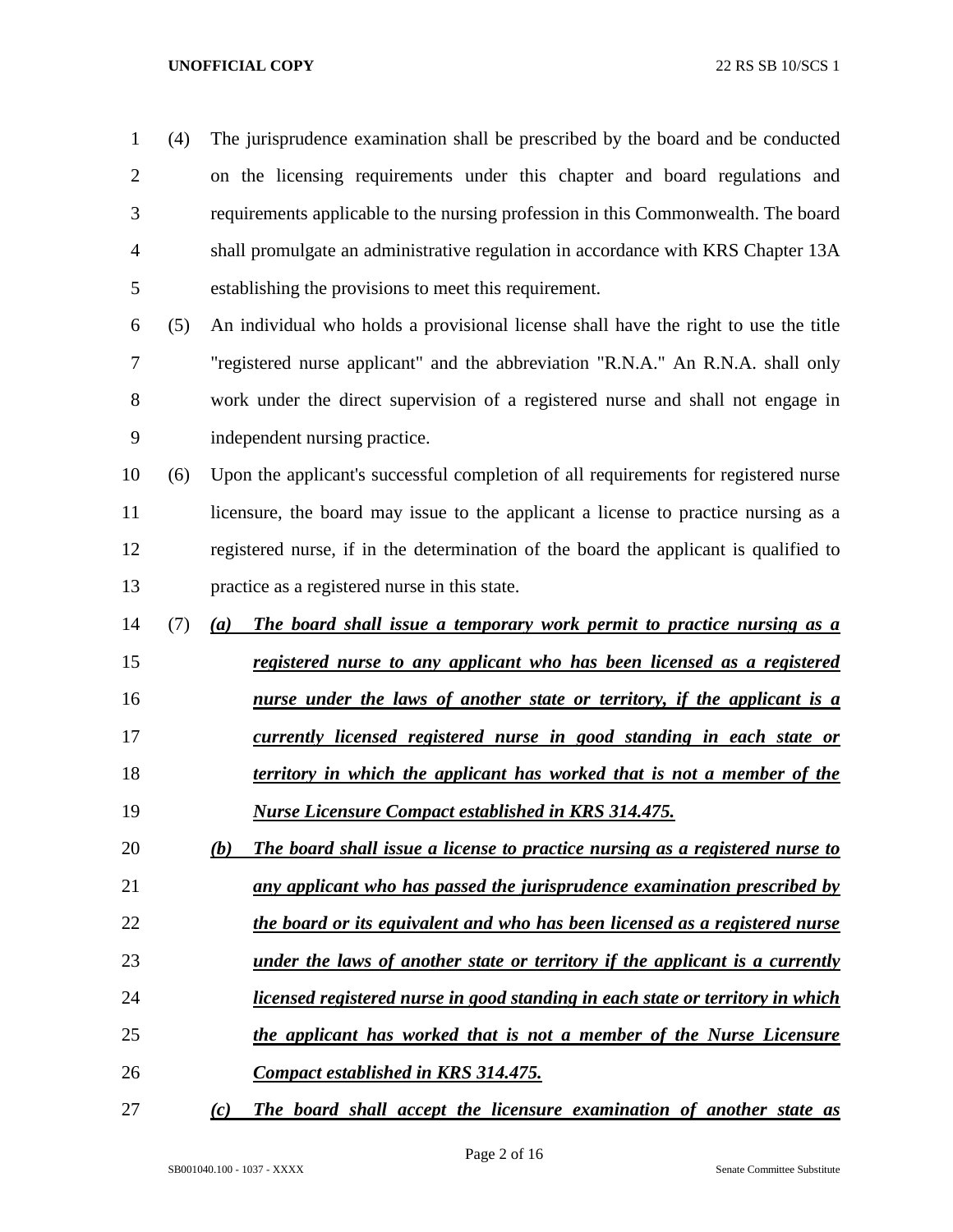| 1              | sufficient for licensure under this subsection.                                              |
|----------------|----------------------------------------------------------------------------------------------|
| $\overline{2}$ | The board may require a registered nurse practicing as authorized by this<br>(d)             |
| 3              | subsection to submit to a background check as required by KRS 314.103.                       |
| 4              | This subsection shall not apply to an applicant who holds a multistate<br>(e)                |
| 5              | <i>license in good standing in a state or territory that is a member of the Nurse</i>        |
| 6              | <b>Licensure Compact established in KRS 314.475.</b>                                         |
| 7              | The board may issue a license to practice nursing as a registered nurse to any<br>(8)        |
| 8              | applicant who has passed the licensure examination and the jurisprudence                     |
| 9              | examination prescribed by the board or their equivalent and been licensed as a               |
| 10             | registered nurse under the laws of $a$ [another state, territory, or] foreign country, if in |
| 11             | the opinion of the board the applicant is qualified to practice as a registered nurse in     |
| 12             | this state.                                                                                  |
| 13             | The board shall promulgate administrative regulations pursuant to KRS Chapter<br>(9)         |
| 14             | 13A to establish temporary work permit requirements for a registered nurse who               |
| 15             | is a graduate of a foreign nursing school and is pursuing licensure by                       |
| 16             | endorsement under subsection (10) of this section.                                           |
| 17             | (10) The board shall immediately issue a license by endorsement to practice nursing          |
| 18             | as a registered nurse to an applicant who:                                                   |
| 19             | Is a graduate of a foreign nursing school;<br>$\left( a\right)$                              |
| 20             | <b>Provides:</b><br>(b)                                                                      |
| 21             | Documentation that the applicant has taken and received a passing<br>1.                      |
| 22             | score on the National Council Licensure Examination (NCLEX); and                             |
| 23             | <b>One</b> (1) of the following:<br>2.                                                       |
| 24             | A satisfactory Credentials Evaluation Service Professional<br>а.                             |
| 25             | <b>Report issued by the Commission on Graduates of Foreign</b>                               |
| 26             | <b>Nursing Schools International, Inc. (CGFNS) or other</b>                                  |
| 27             | international nurse credentialing organization recognized by the                             |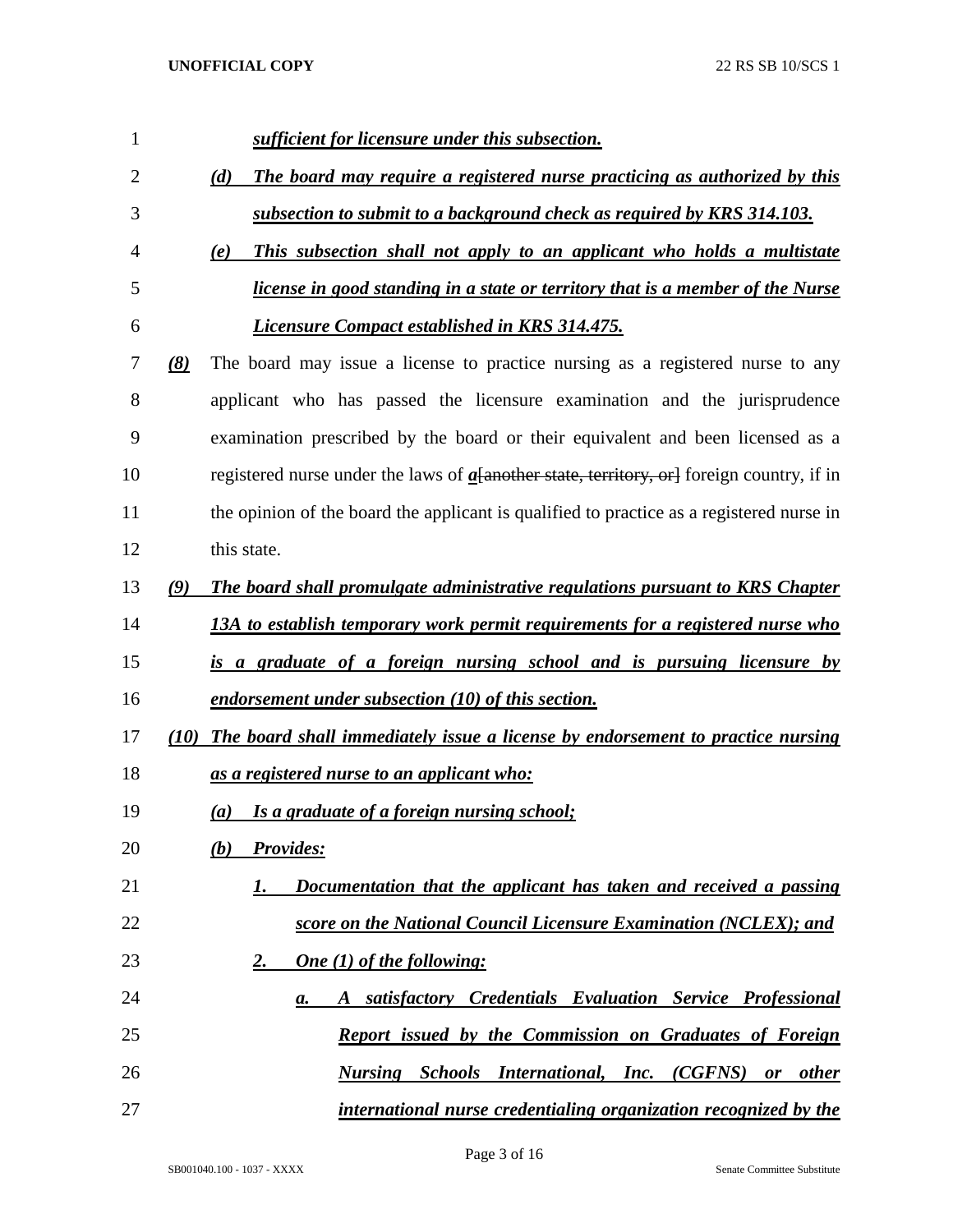| 1              |                     | board; or                                                                                       |
|----------------|---------------------|-------------------------------------------------------------------------------------------------|
| $\overline{2}$ |                     | A satisfactory VisaScreen ICHP Certificate Verification Letter<br>b.                            |
| 3              |                     | issued by CGFNS or other international nurse credentialing                                      |
| 4              |                     | <u>organization recognized by the board; and</u>                                                |
| 5              | (c)                 | Meets the other requirements of this section.                                                   |
| 6              | $(11)$ $(8)$        | The applicant for licensure to practice as a registered nurse shall pay a                       |
| 7              |                     | licensure application fee, and licensure examination fees if applicable, as set forth in        |
| 8              |                     | a regulation by the board promulgated pursuant to the provisions of KRS Chapter                 |
| 9              | 13A.                |                                                                                                 |
| 10             | $(12)$ $\{9\}$      | Any person who holds a license to practice as a registered nurse in this state                  |
| 11             |                     | shall have the right to use the title "registered nurse" and the abbreviation "R.N." No         |
| 12             |                     | other person shall assume the title or use the abbreviation or any other words,                 |
| 13             |                     | letters, signs, or figures to indicate that the person using the same is a registered           |
| 14             |                     | nurse. No person shall practice as a registered nurse unless licensed under this                |
| 15             | section.            |                                                                                                 |
| 16             | $(13)$ $(10)$ $(a)$ | On November 1, 2006, and thereafter, a registered nurse who is retired,                         |
| 17             |                     | upon payment of a one-time fee, may apply for a special license in recognition                  |
| 18             |                     | of the nurse's retired status. A retired nurse may not practice nursing but may                 |
| 19             |                     | use the title "registered nurse" and the abbreviation "R.N."                                    |
| 20             | (b)                 | A retired registered nurse who wishes to return to the practice of nursing shall                |
| 21             |                     | apply for reinstatement.                                                                        |
| 22             | (c)                 | The board shall promulgate an administrative regulation pursuant to KRS                         |
| 23             |                     | Chapter 13A to specify the fee required in paragraph (a) of this subsection and                 |
| 24             |                     | reinstatement under paragraph (b) of this subsection.                                           |
| 25             |                     | $(14)$ [ $(11)$ ] Any person heretofore licensed as a registered nurse under the licensing laws |
| 26             |                     | of this state who has allowed the license to lapse by failure to renew may apply for            |
| 27             |                     | reinstatement of the license under the provisions of this chapter. A person whose               |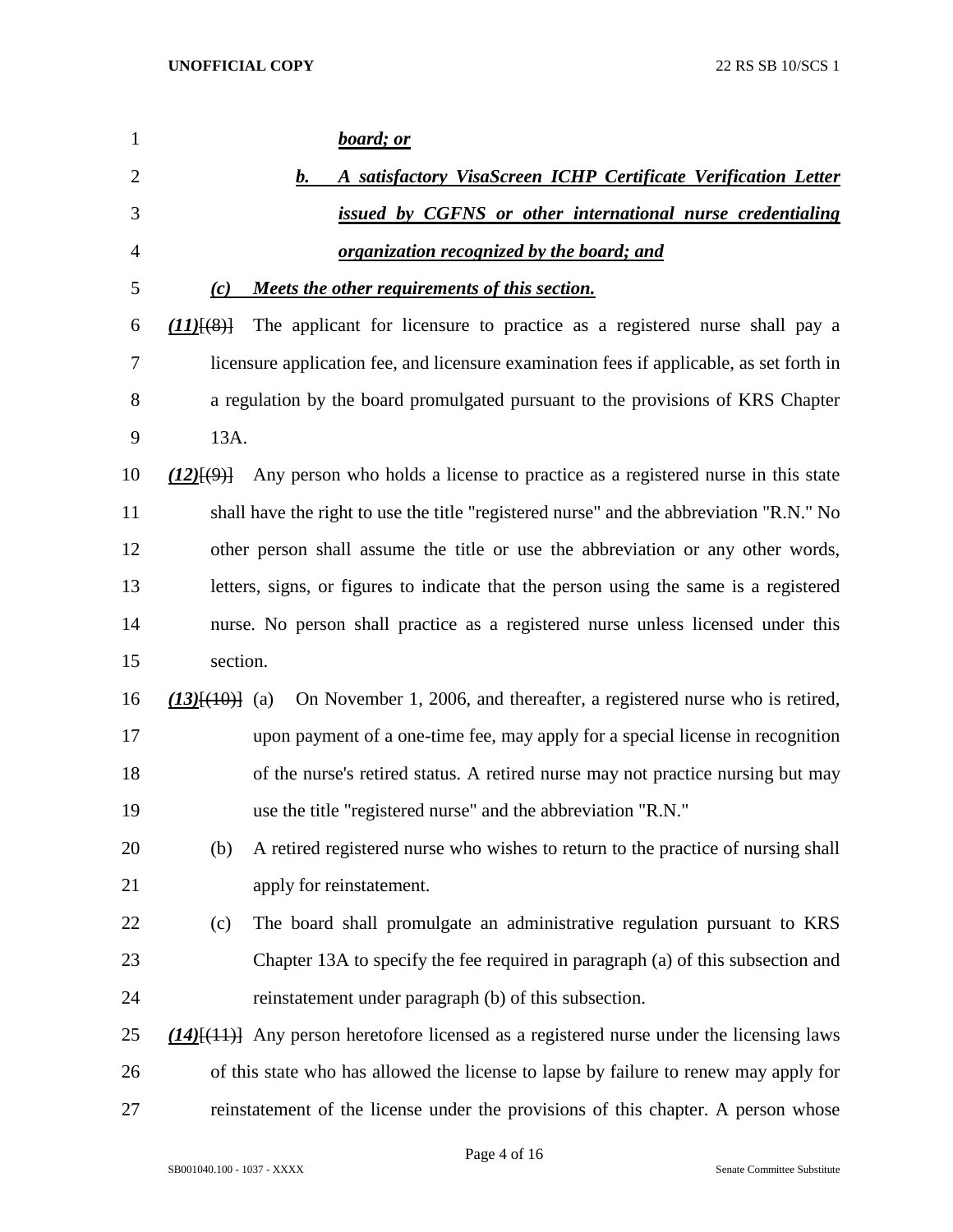| $\mathbf{1}$   |     |                                                                      | license has lapsed for one (1) year or more shall pass the jurisprudence examination     |  |
|----------------|-----|----------------------------------------------------------------------|------------------------------------------------------------------------------------------|--|
| $\overline{2}$ |     | approved by the board as provided in subsection (4) of this section. |                                                                                          |  |
| 3              |     |                                                                      | $(15)$ $(12)$ A license to practice registered nursing may be limited by the board in    |  |
| $\overline{4}$ |     |                                                                      | accordance with regulations promulgated by the board and as defined in this              |  |
| 5              |     | chapter.                                                             |                                                                                          |  |
| 6              |     |                                                                      | $(16)$ $(13)$ A person who has completed a prelicensure registered nurse program and     |  |
| 7              |     |                                                                      | holds a current, active licensed practical nurse license from another jurisdiction may   |  |
| 8              |     |                                                                      | apply for licensure by endorsement as a licensed practical nurse in this state.          |  |
| 9              |     |                                                                      | Section 3. KRS 314.051 is amended to read as follows:                                    |  |
| 10             | (1) |                                                                      | An applicant for a license to practice as a licensed practical nurse shall file with the |  |
| 11             |     |                                                                      | board a written application for a license verified by oath, that the applicant:          |  |
| 12             |     | (a)                                                                  | Has completed the required educational program in practical nursing at an                |  |
| 13             |     |                                                                      | approved school of nursing and has completed requirements for graduation                 |  |
| 14             |     |                                                                      | therefrom;                                                                               |  |
| 15             |     | (b)                                                                  | Is able to understandably speak and write the English language and to read the           |  |
| 16             |     |                                                                      | English language with comprehension; and                                                 |  |
| 17             |     | (c)                                                                  | Has passed the jurisprudence examination approved by the board as provided               |  |
| 18             |     |                                                                      | by subsection (4) of this section.                                                       |  |
| 19             | (2) |                                                                      | The applicant for licensure to practice as a licensed practical nurse shall pay a        |  |
| 20             |     |                                                                      | licensure application fee, and licensure examination fees if applicable, as set forth in |  |
| 21             |     |                                                                      | a regulation by the board.                                                               |  |
| 22             | (3) |                                                                      | <i>Except as authorized by subsection (8) of this section</i> , an applicant shall be    |  |
| 23             |     |                                                                      | required to pass a licensure examination in any subjects the board may determine.        |  |
| 24             |     |                                                                      | Application for licensure by examination shall be received by the board at the time      |  |
| 25             |     |                                                                      | determined by the board by administrative regulation.                                    |  |
| 26             | (4) |                                                                      | The jurisprudence examination shall be prescribed by the board and be conducted          |  |
| 27             |     |                                                                      | on the licensing requirements under this chapter and board regulations and               |  |

Page 5 of 16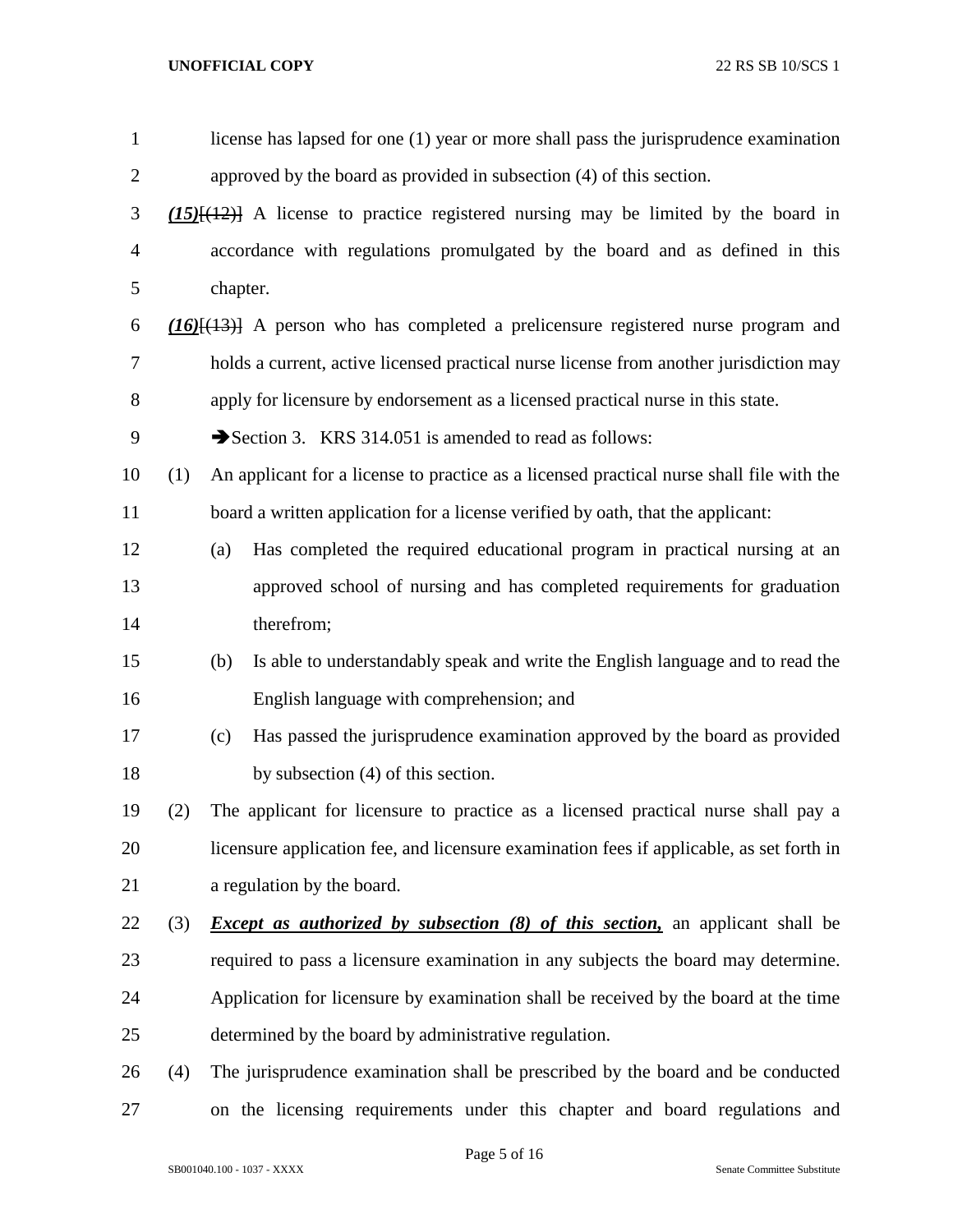| $\mathbf{1}$   |     | requirements applicable to the nursing profession in this Commonwealth. The board     |
|----------------|-----|---------------------------------------------------------------------------------------|
| $\overline{2}$ |     | shall promulgate an administrative regulation in accordance with KRS Chapter 13A      |
| 3              |     | establishing the provisions to meet this requirement.                                 |
| $\overline{4}$ | (5) | Upon request, an applicant who meets the requirements of subsection (1) of this       |
| 5              |     | section shall be issued a provisional license that shall expire no later than six (6) |
| 6              |     | months from the date of issuance.                                                     |
| 7              | (6) | An individual who holds a provisional license shall have the right to use the title   |
| $8\,$          |     | "licensed practical nurse applicant" and the abbreviation "L.P.N.A." An L.P.N.A.      |
| 9              |     | shall only work under the direct supervision of a nurse and shall not engage in       |
| 10             |     | independent nursing practice.                                                         |
| 11             | (7) | Upon the applicant's successful completion of all requirements for licensed practical |
| 12             |     | nurse licensure, the board may issue to the applicant a license to practice as a      |
| 13             |     | licensed practical nurse if, in the determination of the board, the applicant is      |
| 14             |     | qualified to practice as a licensed practical nurse in this state.                    |
| 15             | (8) | The board shall issue a temporary work permit to practice nursing as a<br>(a)         |
| 16             |     | <u>licensed practical nurse to any applicant who has been licensed as a</u>           |
| 17             |     | <i>licensed practical nurse under the laws of another state or territory, if the</i>  |
| 18             |     | applicant is currently a licensed practical nurse in good standing in each            |
| 19             |     | state or territory in which the applicant has worked that is not a member of          |
| 20             |     | the Nurse Licensure Compact established in KRS 314.475.                               |
| 21             |     | The board shall issue a license to practice nursing as a licensed practical<br>(b)    |
| 22             |     | nurse to any applicant who has passed the jurisprudence examination                   |
| 23             |     | prescribed by the board or its equivalent and who has been licensed as a              |
| 24             |     | licensed practical nurse under the laws of another state or territory if the          |
| 25             |     | applicant is currently a licensed practical nurse in good standing in each            |
| 26             |     | state or territory in which the applicant has worked that is not a member of          |
| 27             |     | the Nurse Licensure Compact established in KRS 314.475.                               |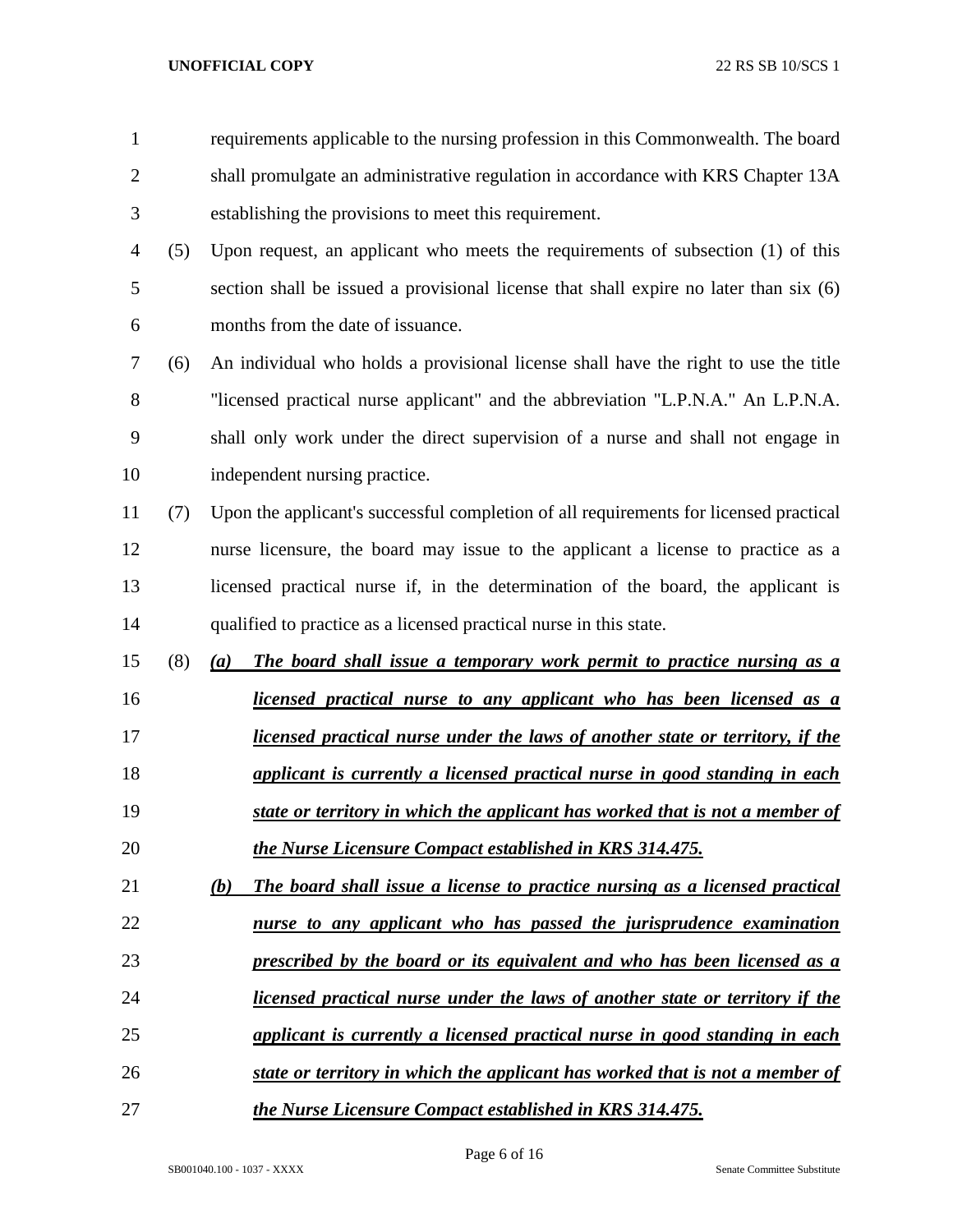| 1              | (c)                                                                                             | The board shall accept the licensure examination of another state as                  |
|----------------|-------------------------------------------------------------------------------------------------|---------------------------------------------------------------------------------------|
| $\overline{2}$ | sufficient for licensure under this subsection.                                                 |                                                                                       |
| 3              | (d)                                                                                             | The board may require a licensed practical nurse practicing as authorized             |
| 4              |                                                                                                 | by this subsection to submit to a background check as required by KRS                 |
| 5              | <u>314.103.</u>                                                                                 |                                                                                       |
| 6              | (e)                                                                                             | This subsection shall not apply to an applicant who holds a multistate                |
| 7              |                                                                                                 | <i>license in good standing in a state or territory that is a member of the Nurse</i> |
| 8              | <b>Licensure Compact established in KRS 314.475.</b>                                            |                                                                                       |
| 9              | The board may issue a license to practice as a licensed practical nurse to any<br>$\mathcal{Q}$ |                                                                                       |
| 10             | applicant who has passed the licensure examination and the jurisprudence                        |                                                                                       |
| 11             | examination prescribed by the board or their equivalent, and has been licensed or               |                                                                                       |
| 12             | registered as a licensed practical nurse or a person licensed to perform similar                |                                                                                       |
| 13             |                                                                                                 | services under a different title, under the laws of $a$ [another state, territory or] |
| 14             | foreign country if, in the opinion of the board, the applicant meets the requirements           |                                                                                       |
| 15             | for a licensed practical nurse in this state.                                                   |                                                                                       |
| 16             | (10) The board shall promulgate administrative regulations pursuant to KRS Chapter              |                                                                                       |
| 17             | 13A to establish temporary work permit requirements for a licensed practical                    |                                                                                       |
| 18             | <u>nurse who is a graduate of a foreign nursing school and is pursuing licensure by</u>         |                                                                                       |
| 19             | endorsement under subsection (11) of this section.                                              |                                                                                       |
| 20             | The board shall immediately issue a license by endorsement to practice nursing<br>(11)          |                                                                                       |
| 21             | as a licensed practical nurse to an applicant who:                                              |                                                                                       |
| 22             | Is a graduate of a foreign nursing school;<br>(a)                                               |                                                                                       |
| 23             | <b>Provides:</b><br>(b)                                                                         |                                                                                       |
| 24             | 1.                                                                                              | Documentation that the applicant has taken and received a passing                     |
| 25             |                                                                                                 | score on the National Council Licensure Examination (NCLEX); and                      |
| 26             | <b>One</b> (1) of the following:<br><u>2.</u>                                                   |                                                                                       |
| 27             | a.                                                                                              | satisfactory Credentials Evaluation Service Professional                              |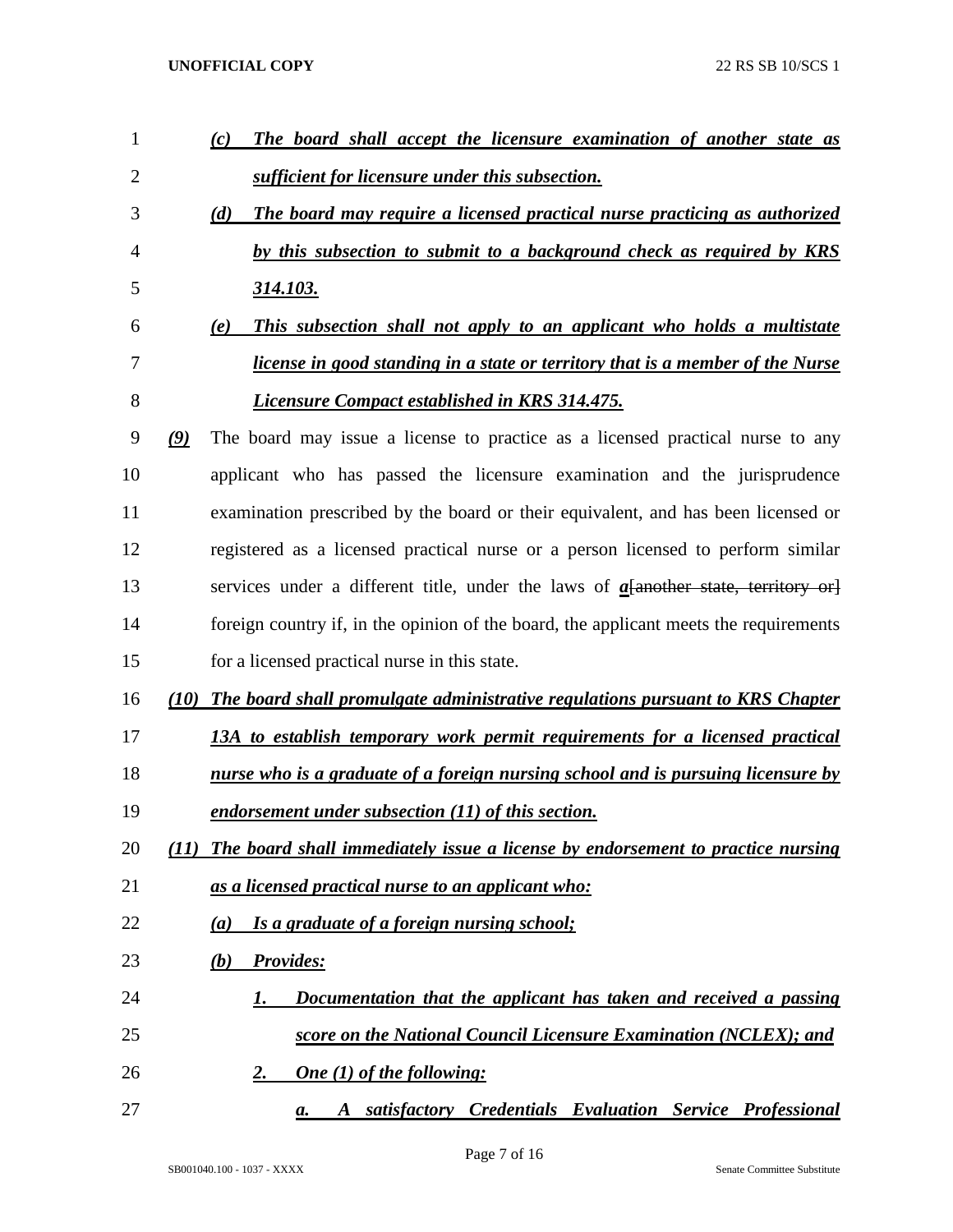| $\mathbf{1}$   | Report issued by the Commission on Graduates of Foreign                                           |
|----------------|---------------------------------------------------------------------------------------------------|
| $\overline{2}$ | <b>Nursing Schools International, Inc. (CGFNS) or other</b>                                       |
| 3              | international nurse credentialing organization recognized by the                                  |
| 4              | board; or                                                                                         |
| 5              | A satisfactory VisaScreen ICHP Certificate Verification Letter<br>b.                              |
| 6              | issued by CGFNS or other international nurse credentialing                                        |
| 7              | <u>organization recognized by the board; and</u>                                                  |
| 8              | Meets the other requirements of this section.<br>(c)                                              |
| 9              | Any person who holds a license to practice as a licensed practical nurse in this<br>(12)(9)       |
| 10             | state shall have the right to use the title "licensed practical nurse" and the                    |
| 11             | abbreviation "L.P.N." No other person shall assume the title or use the abbreviation              |
| 12             | or any other words, letters, signs, or figures to indicate that the person using the              |
| 13             | same is a licensed practical nurse. No person shall practice as a licensed practical              |
| 14             | nurse unless licensed under this chapter.                                                         |
| 15             | Beginning November 1, 2005, for a licensed practical nurse who is<br>$(13)$ $\{40\}$ (a)          |
| 16             | retired, upon payment of a one-time fee, the board may issue a special license                    |
| 17             | to a licensed practical nurse in recognition of the nurse's retired status. A                     |
| 18             | retired nurse may not practice nursing but may use the title "licensed practical"                 |
| 19             | nurse" and the abbreviation "L.P.N."                                                              |
| 20             | A retired licensed practical nurse who wishes to return to the practice of<br>(b)                 |
| 21             | nursing shall apply for reinstatement.                                                            |
| 22             | The board shall promulgate an administrative regulation pursuant to KRS<br>(c)                    |
| 23             | Chapter 13A to specify the fee required in paragraph (a) of this subsection and                   |
| 24             | reinstatement under paragraph (b) of this subsection.                                             |
| 25             | $(14)$ [ $(11)$ ] Any person heretofore licensed as a practical nurse under the licensing laws of |
| 26             | this state who has allowed the license to lapse by failure to renew may apply for                 |
| 27             | reinstatement of the license under the provisions of this chapter. A person whose                 |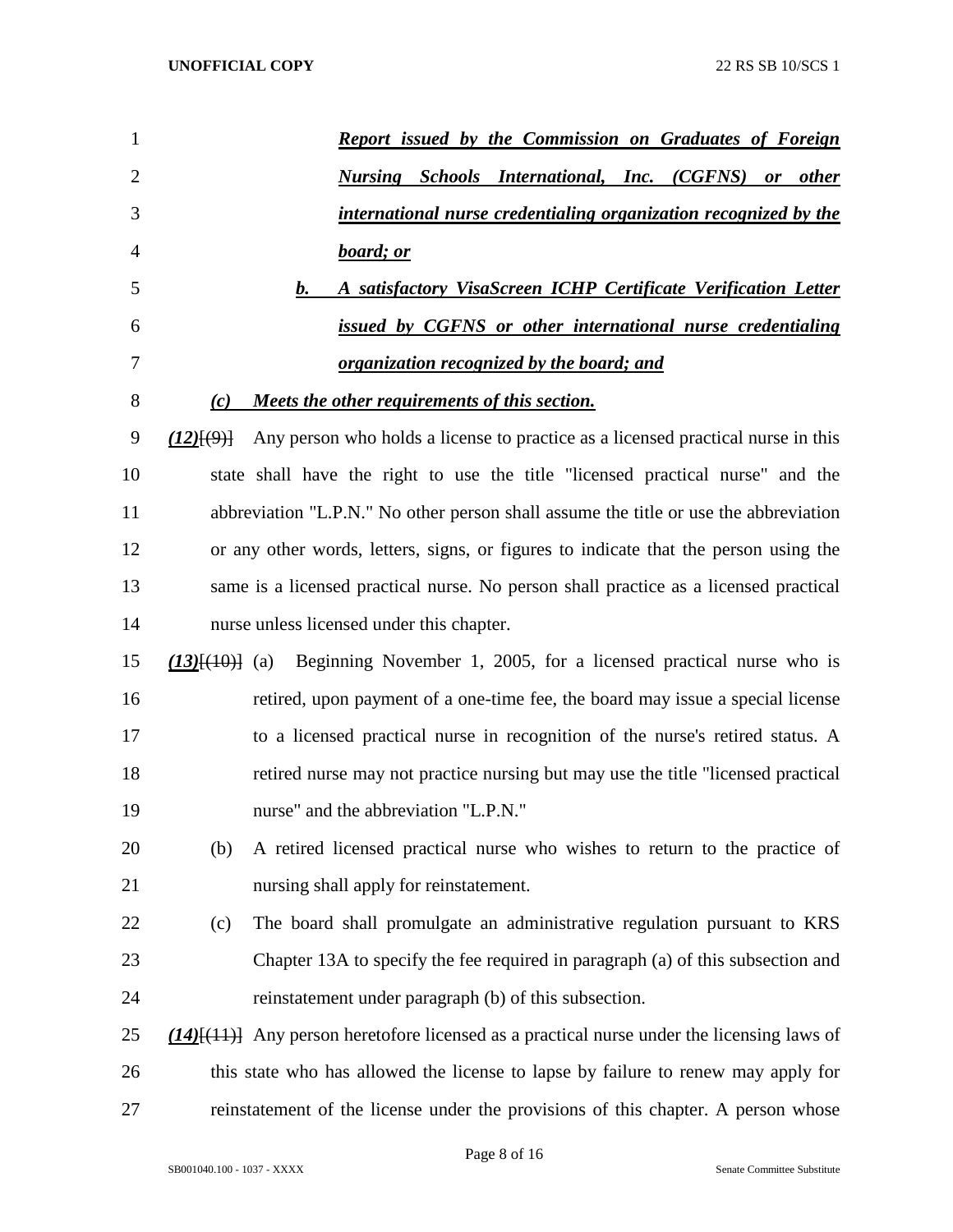| $\mathbf{1}$   |                                                                                      |          | license has lapsed for one (1) year or more shall pass the jurisprudence examination   |
|----------------|--------------------------------------------------------------------------------------|----------|----------------------------------------------------------------------------------------|
| $\overline{2}$ |                                                                                      |          | approved by the board as provided in subsection (4) of this section.                   |
| 3              | $(15)$ $(12)$ A license to practice practical nursing may be limited by the board in |          |                                                                                        |
| $\overline{4}$ |                                                                                      |          | accordance with regulations promulgated by the board and as defined in this            |
| 5              |                                                                                      | chapter. |                                                                                        |
| 6              |                                                                                      |          | Section 4. KRS 314.101 is amended to read as follows:                                  |
| 7              | (1)                                                                                  |          | This chapter does not prohibit the following:                                          |
| 8              |                                                                                      | (a)      | The practice of any currently licensed nurse in good standing in $[6f]$ another        |
| 9              |                                                                                      |          | state <i>from being recognized as having the privilege to practice</i> [practicing] in |
| 10             |                                                                                      |          | this state. Any currently licensed nurse in good standing in another state             |
| 11             |                                                                                      |          | who is practicing nursing in Kentucky shall be subject to the jurisdiction of          |
| 12             |                                                                                      |          | <i>the board under KRS 314.099</i> during an emergency occurring in this state or      |
| 13             |                                                                                      |          | any other state declared by the President of the United States or the Governor         |
| 14             |                                                                                      |          | of Kentucky. The duration and conditions of the practice shall be determined           |
| 15             |                                                                                      |          | by the board];                                                                         |
| 16             |                                                                                      | (b)      | The practice of nursing which is incidental to the program of study by                 |
| 17             |                                                                                      |          | individuals enrolled in nursing education programs and refresher courses               |
| 18             |                                                                                      |          | approved by the board or in graduate programs in nursing;                              |
| 19             |                                                                                      | (c)      | The practice of any legally qualified nurse of another state who is employed           |
| 20             |                                                                                      |          | by the United States government or any bureau, division, or agency thereof             |
| 21             |                                                                                      |          | while in the discharge of his or her official duties;                                  |
| 22             |                                                                                      | (d)      | The practice of any currently licensed nurse of another state that is not a            |
| 23             |                                                                                      |          | member of the Nurse Licensure Compact set forth in KRS 314.475. who is in              |
| 24             |                                                                                      |          | this state on a nonroutine basis not to exceed seven (7) days]; or                     |
| 25             |                                                                                      | (e)      | [Notwithstanding the provisions of paragraph (a) of this subsection, 1 The             |
| 26             |                                                                                      |          | practice of volunteer health practitioners under KRS 39A.350 to 39A.366.               |
| 27             | (2)                                                                                  |          | Nothing in this chapter shall be construed as prohibiting care of the sick with or     |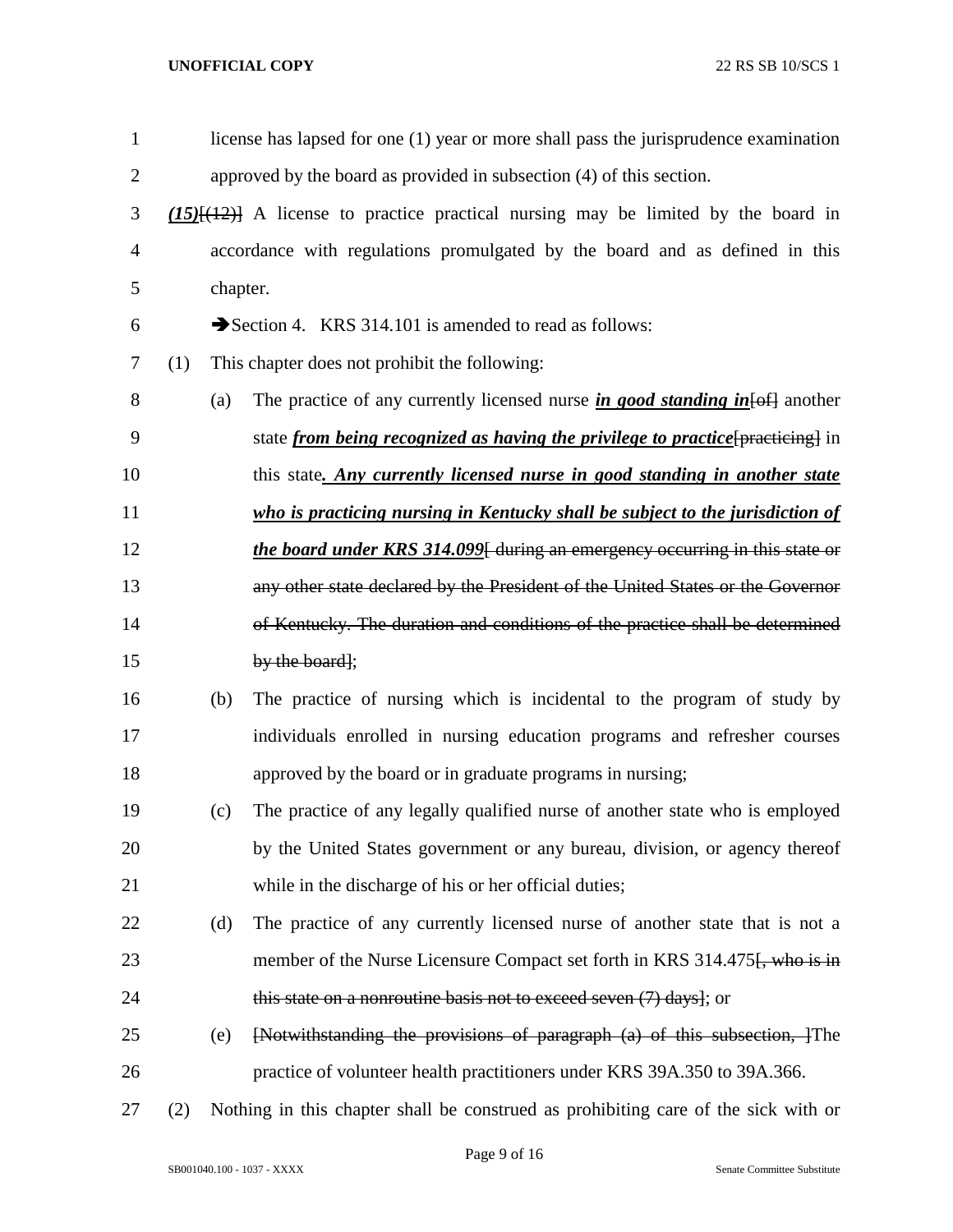without compensation or personal profit when done in connection with the practice of the religious tenets of any recognized or established church by adherents thereof as long as they do not engage in the practice of nursing as defined in this chapter.

 (3) Nothing in this chapter shall limit, preclude, or otherwise restrict the practices of other licensed personnel in carrying out their duties under the terms of their licenses.

 (4) A temporary work permit may be issued by the board to persons who have completed the requirements for, applied for, and paid the fee for licensure by endorsement. Temporary work permits shall be issued only for the length of time required to process applications for endorsement and shall not be renewed. No temporary work permit shall be issued to an applicant who has failed the licensure examination.

 (5) The board may summarily withdraw a temporary work permit upon determination that the person does not meet the requirements for licensure or has disciplinary action pending against the person's license in this or another jurisdiction.

16 Section 5. KRS 314.111 is amended to read as follows:

 (1) An institution desiring to conduct a school of nursing shall apply to the board and submit evidence that it is prepared to carry out the minimum approved basic curriculum in nursing and that it is prepared to fulfill other requirements of standards which are established by KRS 314.011 to 314.161 and KRS 314.991 and the administrative regulations promulgated by the board. No person shall operate a nursing education program or school of nursing without complying with the provisions of this section.

 (2) A survey of the institution and its proposed education program shall be made by the executive director or an authorized employee of the board who shall submit a written report of the survey to the board. If in the opinion of the board the requirements for an approved nursing education program or school of nursing are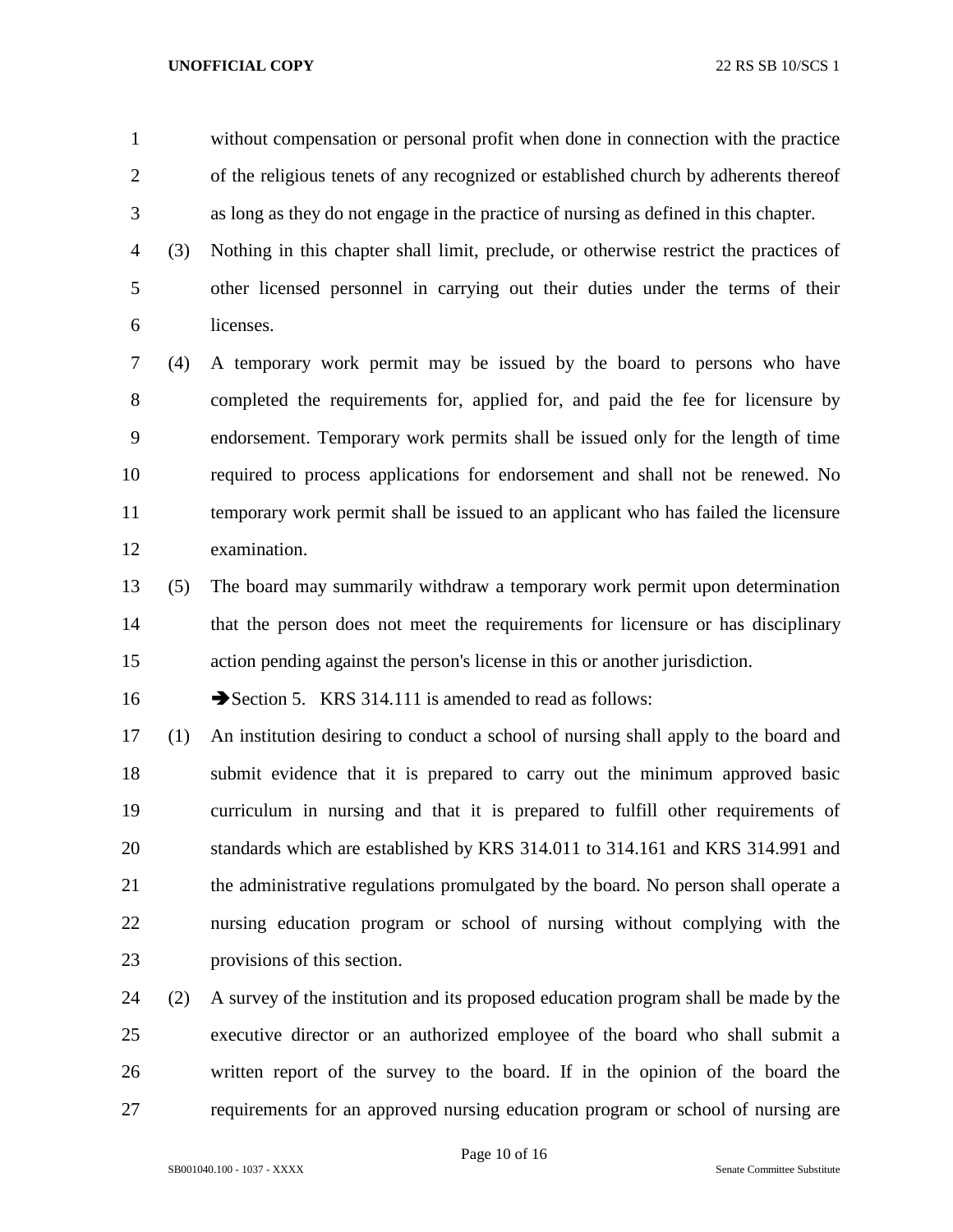met it shall approve the school.

- (3) The board shall, by administrative regulations promulgated pursuant to KRS Chapter 13A, set standards for the establishment and outcomes of nursing education programs that prepare advanced practice registered nurses, including clinical learning experiences, and shall approve such programs that meet the standards.
- (4) If the board determines that any approved school of nursing is not maintaining the standards required by the statutes and the administrative regulations of the board or is not complying with the requirements of the administrative regulations of the board, notice thereof in writing specifying their deficiencies or compliance issues shall be given to the school. A school which fails to correct these conditions to the satisfaction of the board or fails to comply with the requirements of the administrative regulation may be fined up to five hundred dollars (\$500) per day for each day that it fails to correct the deficiencies or fails to comply with the requirements of the administrative regulations. A school may:
- (a) Request an administrative hearing in accordance with KRS Chapter 13B to contest any fine; and
- (b) Be subject to an administrative hearing in accordance with KRS Chapter 13B to determine whether the school shall be closed.
- The board shall promulgate administrative regulations pursuant to KRS Chapter 20 13A to implement this subsection.
- *(5) If a school of nursing or nursing program has at least an eighty percent (80%)*
- *average rate of successful completion of the National Council Licensure*
- *Examination (NCLEX) during the previous three (3) years and is otherwise*
- *meeting the requirements of this section, the board shall not impose a limit on:*
- *(a) The total number of students attending the nursing school or nursing*
- *program; or*
- *(b) The number of students that the nursing school or nursing program may*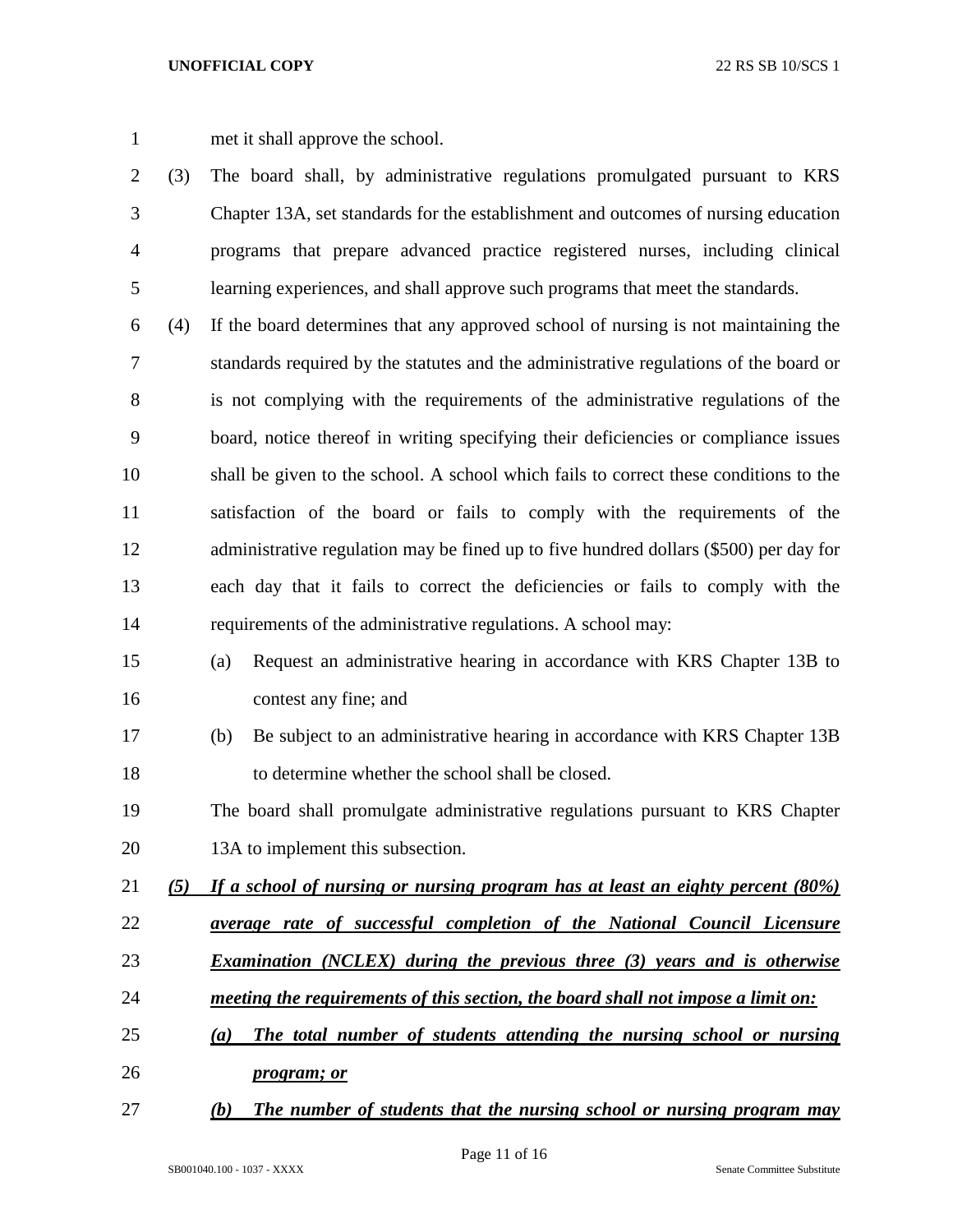| 1              |     |     | add to increase its enrollment, unless the nursing school or nursing              |
|----------------|-----|-----|-----------------------------------------------------------------------------------|
| $\overline{2}$ |     |     | program is not performing to established standards.                               |
| 3              | (6) | (a) | For a registered nurse program conducted at a school of nursing or nursing        |
| 4              |     |     | program, a clinical instructor shall have at least the following minimum          |
| 5              |     |     | <i><u><b>gualifications:</b></u></i>                                              |
| 6              |     |     | A registered nurse for an associate degree nursing program; or                    |
| 7              |     |     | A registered nurse with a baccalaureate degree or higher for a<br>2.              |
| 8              |     |     | <b>baccalaureate degree nursing program.</b>                                      |
| 9              |     | (b) | A person with an associate degree in nursing may teach associate degree or        |
| 10             |     |     | <u>licensed practical nurse courses.</u>                                          |
| 11             |     | (c) | A person with a baccalaureate degree in nursing may teach associate degree        |
| 12             |     |     | or baccalaureate degree courses.                                                  |
| 13             |     | (d) | A person with a master's degree in nursing or working toward a master's           |
| 14             |     |     | degree in nursing may teach any nursing course.                                   |
| 15             |     |     | Section 6. KRS 314.121 is amended to read as follows:                             |
| 16             | (1) |     | The Governor shall appoint a Board of Nursing consisting of sixteen (16) members: |
| 17             |     | (a) | Nine (9) members shall be registered nurses licensed to practice in the           |
| 18             |     |     | Commonwealth, with the Governor ensuring that the appointees represent            |
| 19             |     |     | different specialties from a broad cross-section of the nursing profession after  |
| 20             |     |     | soliciting and receiving nominations from recognized specialty state              |
| 21             |     |     | component societies;                                                              |
| 22             |     | (b) | Three (3) members shall be practical nurses licensed to practice in the           |
| 23             |     |     | Commonwealth;                                                                     |
| 24             |     | (c) | One (1) member shall be a nurse service administrator who is a registered         |
| 25             |     |     | nurse licensed to practice in the Commonwealth;                                   |
| 26             |     | (d) | One (1) member shall be engaged in practical nurse education who is a             |
| 27             |     |     | registered nurse licensed to practice in the Commonwealth; and                    |

Page 12 of 16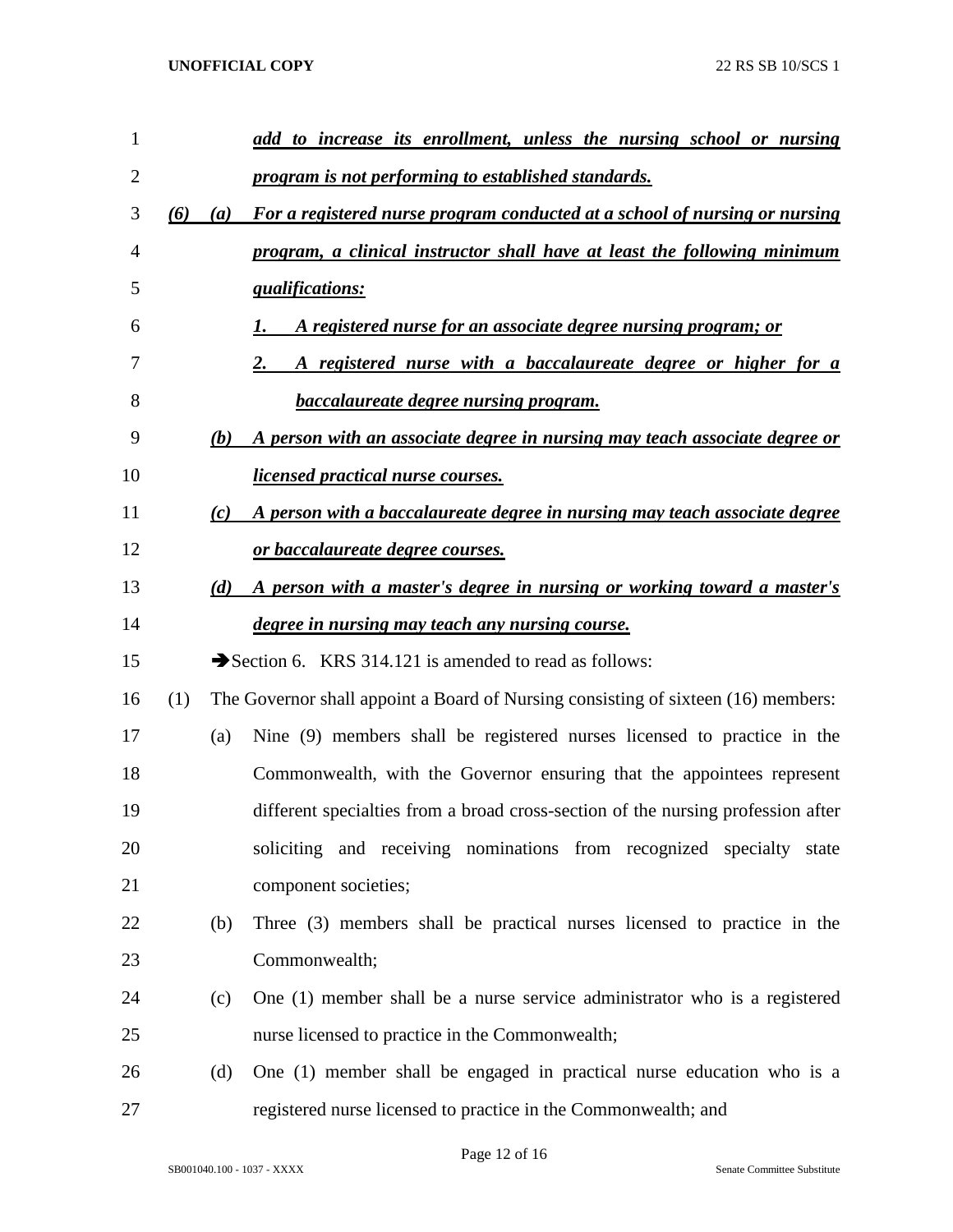| $\mathbf{1}$   |     | (e)      | Two (2) members shall be citizens at large, who are not associated with or                |
|----------------|-----|----------|-------------------------------------------------------------------------------------------|
| $\overline{c}$ |     |          | financially interested in the practice or business regulated.                             |
| 3              | (2) |          | Each appointment shall be <i>subject to confirmation by the Senate and shall be</i> for a |
| 4              |     |          | term of four $(4)$ years expiring on June 30 of the fourth year. No board member          |
| 5              |     |          | shall serve for more than three (3) consecutive terms. Any board member who is            |
| 6              |     |          | serving at least a third consecutive term on the effective date of this Act shall be      |
| 7              |     |          | ineligible for reappointment until the passage of one (1) full four (4) year              |
| 8              |     |          | <i>appointment cycle</i> . The cycle for appointments and expiration of terms shall be as |
| 9              |     | follows: |                                                                                           |
| 10             |     | (a)      | The first year of the four (4) year cycle, the terms for three (3) registered             |
| 11             |     |          | nurses and one (1) licensed practical nurse shall expire;                                 |
| 12             |     | (b)      | The second year of the four $(4)$ year cycle, the terms for three $(3)$ registered        |
| 13             |     |          | nurses and one (1) citizen at large shall expire;                                         |
| 14             |     | (c)      | The third year of the four $(4)$ year cycle, the terms for two $(2)$ registered           |
| 15             |     |          | nurses, one (1) licensed practical nurse, and the one (1) member engaged in               |
| 16             |     |          | practical nurse education who is a registered nurse shall expire; and                     |
| 17             |     | (d)      | The fourth year of the four $(4)$ year cycle, the terms for two $(2)$ registered          |
| 18             |     |          | nurses, one (1) licensed practical nurse, and one (1) citizen at large shall              |
| 19             |     |          | expire.                                                                                   |
| 20             | (3) | (a)      | By March 1, the Kentucky Nurses Association shall submit to the Governor a                |
| 21             |     |          | list of members qualified for appointment as R.N. members, in number not                  |
| 22             |     |          | less than twice the number of appointments to be made, from which list the                |
| 23             |     |          | Governor shall make each appointment or appointments necessary by July 1.                 |
| 24             |     | (b)      | By March 1, Kentucky Licensed Practical Nurses Organization Incorporated                  |
| 25             |     |          | shall submit to the Governor a list of names qualified for appointment as                 |
| 26             |     |          | L.P.N. members, in number not less than twice the number of appointments to               |
| 27             |     |          | be made, from which list the Governor shall make each appointment or                      |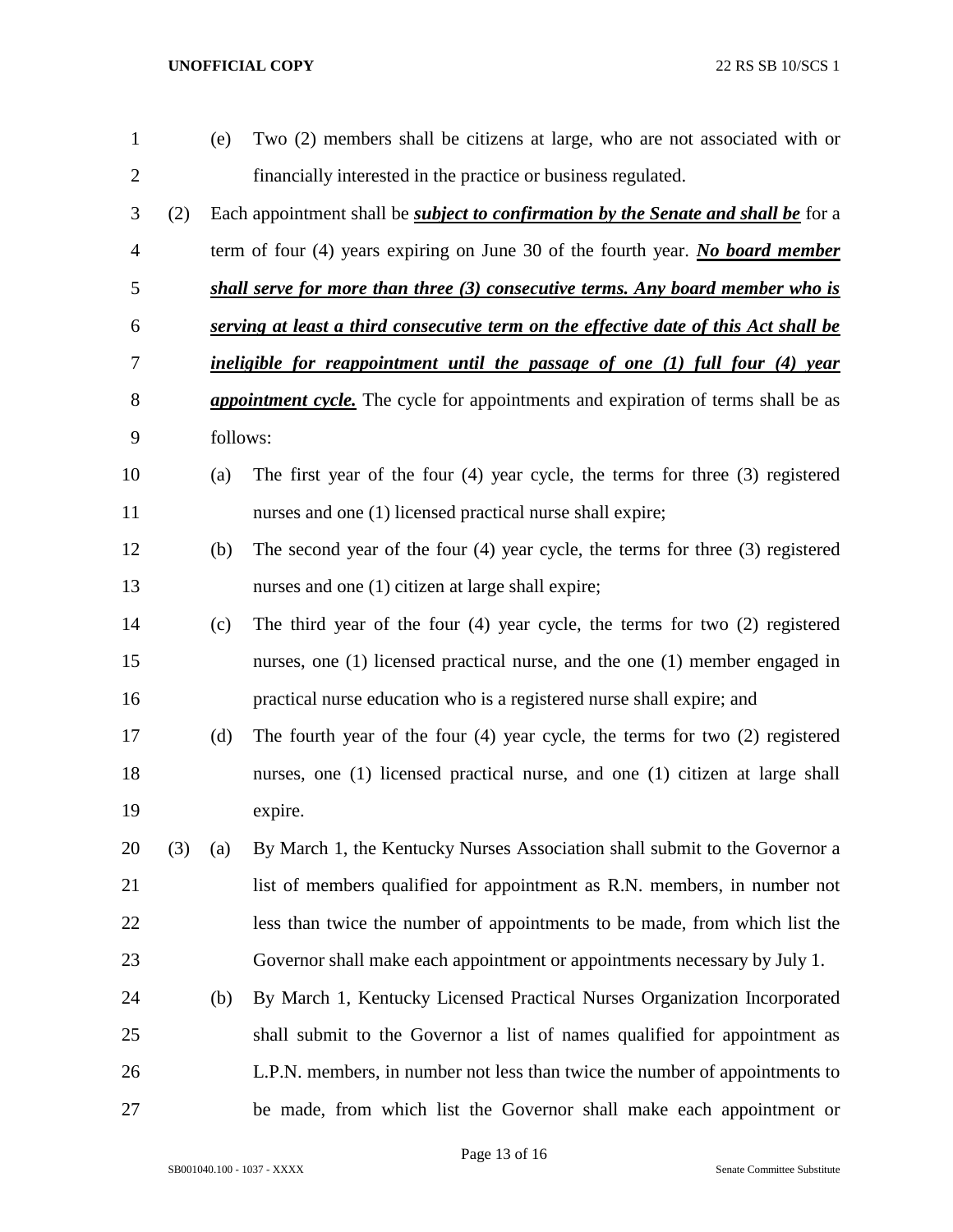appointments as necessary by July 1.

- (c) By March 1 of the year in which the nurse service administrator's term shall expire, the Kentucky Organization of Nurse Leaders, an affiliate of the Kentucky Hospital Association, shall submit to the Governor two (2) names of qualified individuals for appointment as the nurse service administrator from which list the Governor shall make an appointment as necessary by July 1.
- (d) By March 1, LeadingAge Kentucky shall submit to the Governor two (2) names of qualified individuals for appointments as its R.N. representative to the board, from which the Governor shall make an appointment by July 1.
- (e) By March 1 of the year in which the Kentucky Association of Health Care Facilities representative's term shall expire, the Kentucky Association of Health Care Facilities shall submit to the Governor two (2) names of qualified individuals for appointment as its R.N. representative to the board, from 14 which list the Governor shall make an appointment as necessary by July 1.
- (f) Initially, the Governor shall appoint one (1) member to serve as the registered nurse who is engaged in practical nurse education to serve the term remaining according to the cycle specified in subsection (2) of this section. By August 1, 1996, Kentucky Licensed Practical Nurses Organization Incorporated shall submit to the Governor two (2) names of qualified individuals for the appointment, from which list the Governor shall make the appointment by September 1, 1996. Thereafter, by March 1 of the year in which the practical nurse educator's term expires, Kentucky Licensed Practical Nurses Organization Incorporated shall submit to the Governor two (2) names of qualified individuals for the appointment, from which list the Governor shall make the appointment by July 1.
- (g) The Governor shall appoint two (2) members who shall be citizens at large, who are not associated with or financially interested in the practice or business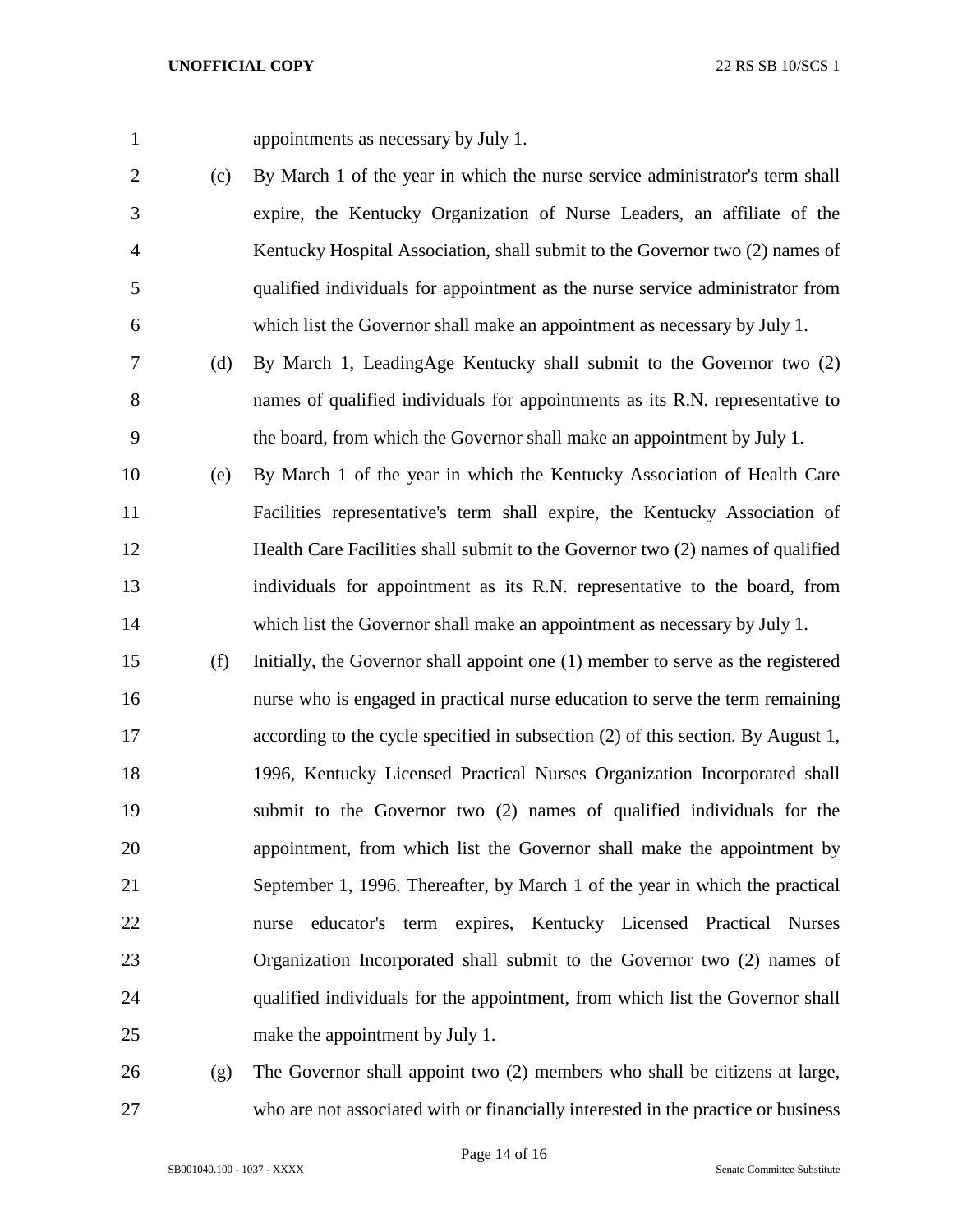| $\mathbf{1}$   | regulated. The Governor shall make the appointments by July 1 of the year in                                                        |
|----------------|-------------------------------------------------------------------------------------------------------------------------------------|
| $\overline{2}$ | which the citizen members' terms expire.                                                                                            |
| 3              | (4)<br><u>Among the sixteen (16) members of the board, at all times, at least two (2)</u>                                           |
| 4              | members shall be appointed from each of the six (6) congressional districts of the                                                  |
| 5              | Commonwealth.                                                                                                                       |
| 6              | <u>Among the nurse board members appointed under subsection <math>(1)(a)</math>, <math>(b)</math>, <math>(c)</math>, and</u><br>(5) |
| 7              | (d) of this section, no more than six (6) nurse board members shall be nurse                                                        |
| 8              | educators. Of these six (6) nurse educators, one (1) nurse educator member shall                                                    |
| 9              | be appointed from each of the six (6) congressional districts of the                                                                |
| 10             | <u>Commonwealth. All other nurse members of the board shall be practicing nurses.</u>                                               |
| 11             | A vacancy on the board shall be filled by the Governor as provided for under<br>(6)                                                 |
| 12             | subsection $(1)$ of this section.                                                                                                   |
| 13             | The Governor may remove any member from the board for neglect of duty,<br>$(7)$ $(5)$ }                                             |
| 14             | incompetence, or unprofessional or dishonorable conduct.                                                                            |
| 15             | Each R.N. member of the board shall be a citizen of the United States, a<br>$(8)$ $(6)$ }                                           |
| 16             | resident of Kentucky, a graduate of an approved school of nursing, and a registered                                                 |
| 17             | nurse in this state. All shall have had at least five (5) years of experience in nursing,                                           |
| 18             | three $(3)$ of which shall immediately precede such appointment. Five $(5)$ members                                                 |
| 19             | shall be engaged in nursing practice; three (3) shall be engaged in nursing                                                         |
| 20             | education; one (1) shall be engaged in advanced practice registered nursing; and one                                                |
| 21             | (1) shall be in nursing administration.                                                                                             |
| 22             | Each L.P.N. member of the board shall be a citizen of the United States, a<br>(9)(7)                                                |
| 23             | resident of Kentucky, a graduate of an approved school of practical nursing or its                                                  |
| 24             | equivalent, licensed as a licensed practical nurse in this state, have at least five (5)                                            |
| 25             | years of experience in nursing, three (3) of which shall immediately precede this                                                   |
| 26             | appointment, and be currently engaged in nursing practice.                                                                          |
|                |                                                                                                                                     |

27 Section 7. Whereas it is crucial to address the Commonwealth's nursing

Page 15 of 16